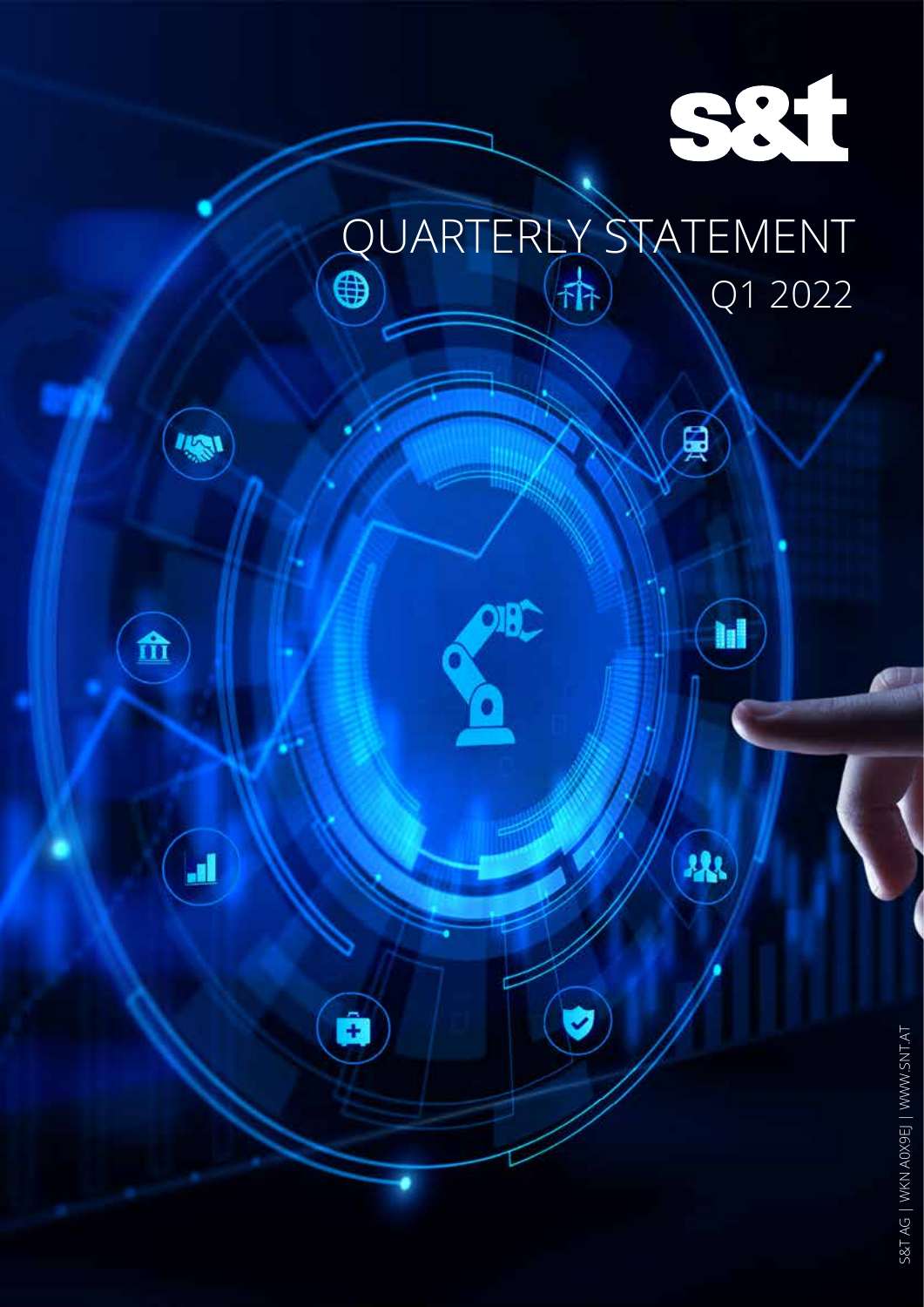# 01

## S&T GROUP OVERVIEW

## KEY FIGURES

 $\blacktriangledown$ 

| IN EUR MIO.                                | Q1 2022 | Q1 2021 |
|--------------------------------------------|---------|---------|
| Revenues                                   | 329.7   | 294.1   |
| Gross profit                               | 120.1   | 116.1   |
| <b>EBITDA</b>                              | 29.4    | 28.2    |
| Amortisation and depreciation              | 14.7    | 15.5    |
| EBIT before PPA amortisation <sup>1)</sup> | 16.9    | 15.3    |
| Result after non-controlling interests     | 11.6    | 10.1    |
| Operating cash flow                        | $-60.0$ | $-26.8$ |
| Free cash flow <sup>2)</sup>               | $-68.5$ | $-36.3$ |

1) EBIT before amortisation from purchase price allocation

2) Operating cash flow less purchase of non-current non-financial assets

| IN EUR MIO.                         | 31.03.2022 | 31.12.2021 |
|-------------------------------------|------------|------------|
| Cash and cash equivalents           | 224.3      | 296.5      |
| Equity                              | 433.0      | 423.3      |
| Equity ratio                        | 33.4%      | 31.3%      |
| Net Cash $(+)$ / Net debt $(-)^{3}$ | $-85.8$    | $-14.2$    |
| Working capital <sup>4)</sup>       | 217.8      | 149.9      |
| <b>Backlog</b>                      | 1,439.2    | 1,334.9    |
| Project-pipeline                    | 3,332.0    | 3,367.0    |
| Employees <sup>5)</sup>             | 6,152      | 6,206      |

3) Cash and cash equivalents less non-current and current financial liabilities

4) Inventories, trade receivables less trade payables (excl. IFRS 15)

5) Number of employees on full time equivalent basis without employees on parental leave, trainees and apprentices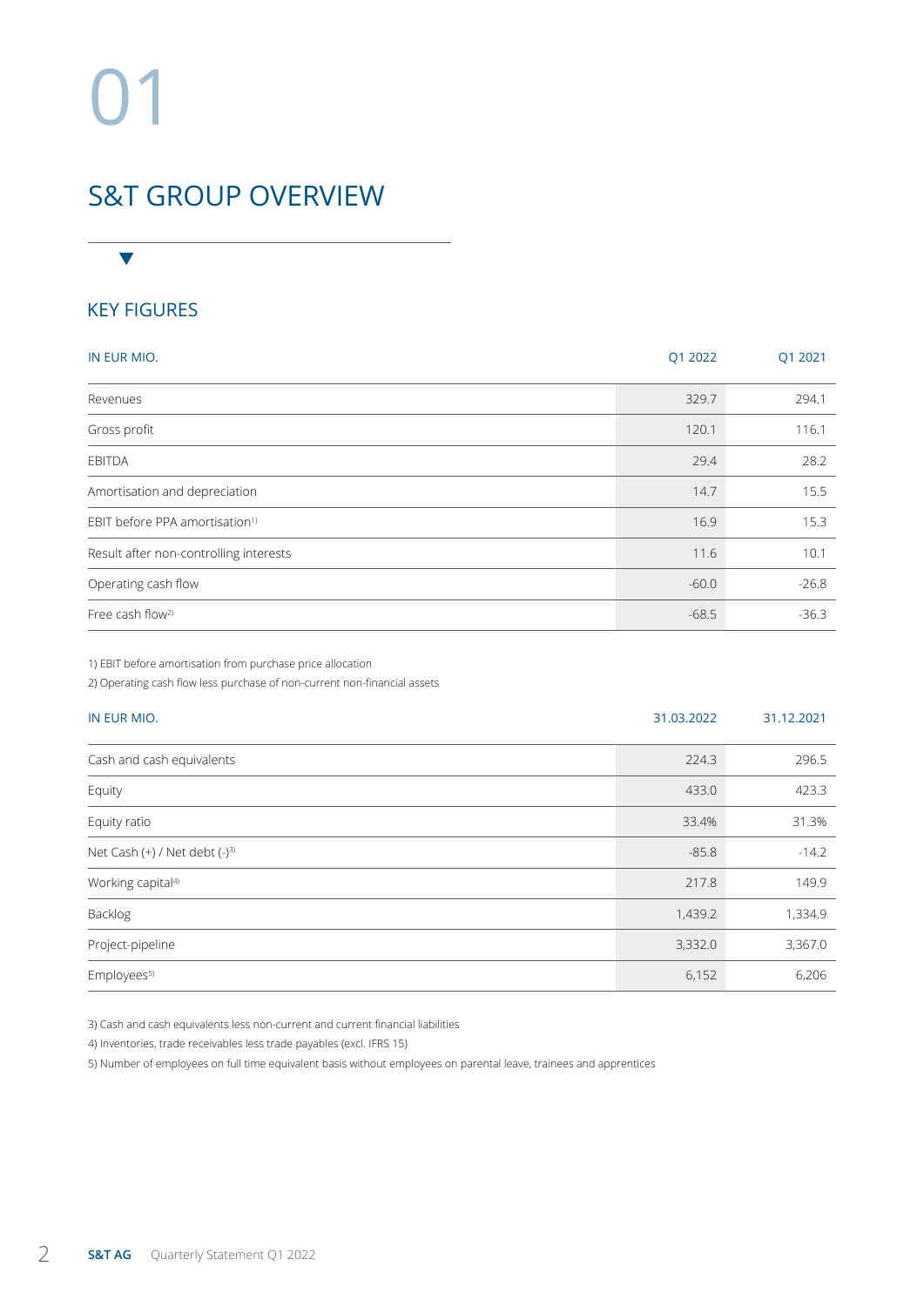# 02 FOREWORD



## S&T IN TRANSITION

The S&T Group achieved strong, largely organic growth in revenues of 12% to EUR 330 million in Q1 of financial year 2022. EBITDA was also up 4% compared to the same period in the previous year to EUR 29 million. Order intake was once again significantly above plan at EUR 435 million. Despite many challenges, S&T maintains its course for strong growth. Our goal is to react quickly and efficiently to problems, so that we can gain market share and minimise additional costs, especially in these turbulent times. There are plenty of examples of this:

- › The COVID pandemic caused a downturn in global economic growth. Our new homeoffice-system has been highly successful, increasing the efficiency of our employees and we have been able to save 15% or EUR 2 million in rental costs for office space so far.
- › The forensic investigations, lawyers, etc. have swallowed almost EUR 1 million, significantly more taking internal work into account. The S&T Group is one of the best audited companies on the stock exchange.
- › The chip crisis and disrupted supply chains have been impacting our business for more than 12 months. We have redesigned our products, we are upcycling components and we have significantly increased our inventory. As a result, S&T is currently one of the better-performing companies in the IoT sector, we are growing significantly and gaining market share. Nevertheless, as of March 31, 2022, we are pushing a record mountain of around EUR 108 million in overdue orders, most of which we will deliver during 2022.
- › The war in Ukraine and the sanctions against Russia are also affecting the global economy. We generate around 6% of our revenues with our subsidiaries in Russia, Ukraine, Belarus and Moldova and are therefore also affected. In recent months, we have made some extensive adjustments. By the end of 2022, we will have largely withdrawn from these regions.

However, the biggest upheaval is not caused externally, but is a positive transformation that we initiated: S&T wants to transform itself, become an even more successful company and focus on the IoT sector.

That is why we are presenting the renaming of S&T AG to Kontron AG to shareholders for resolution at the Annual General Meeting on May 6, 2022. We plan to sell our IT service business areas as part of the "Focus" project and focus on the IoT sector in order to achieve future gross margins of over 50% and EBITDA margins of over 15%. "Focus" is therefore the most important strategic project in the last 10 years. A US investment bank was commissioned with the sale process in October 2021. The "Focus" project is moving forward as planned. We expect to conclude the sale in the third quarter 2022. We want to use the expected income to significantly advance the expansion of our IoT activities; we already have contacts with suitable acquisition targets in the IoT environment. Further share buybacks and a special dividend are also planned.

Despite the many challenges, we are optimistic for financial year 2022. In the 2021 financial year, we received new orders of around EUR 1,750 million; in the first quarter of 2022 this positive trend continued at EUR 435 million. Despite ongoing problems in supply chains and the loss of sales in Russia, we continue to expect organic growth of 12% to bring revenues up to EUR 1,500 million in 2022. We will promptly replace the sold-off IT service revenues with IoT revenues and plan to increase sales to EUR 2,000 million by 2025 with a significantly higher EBITDA margin of 13%. The foundations for this are currently being laid.

Hannes Niederhauser, CEO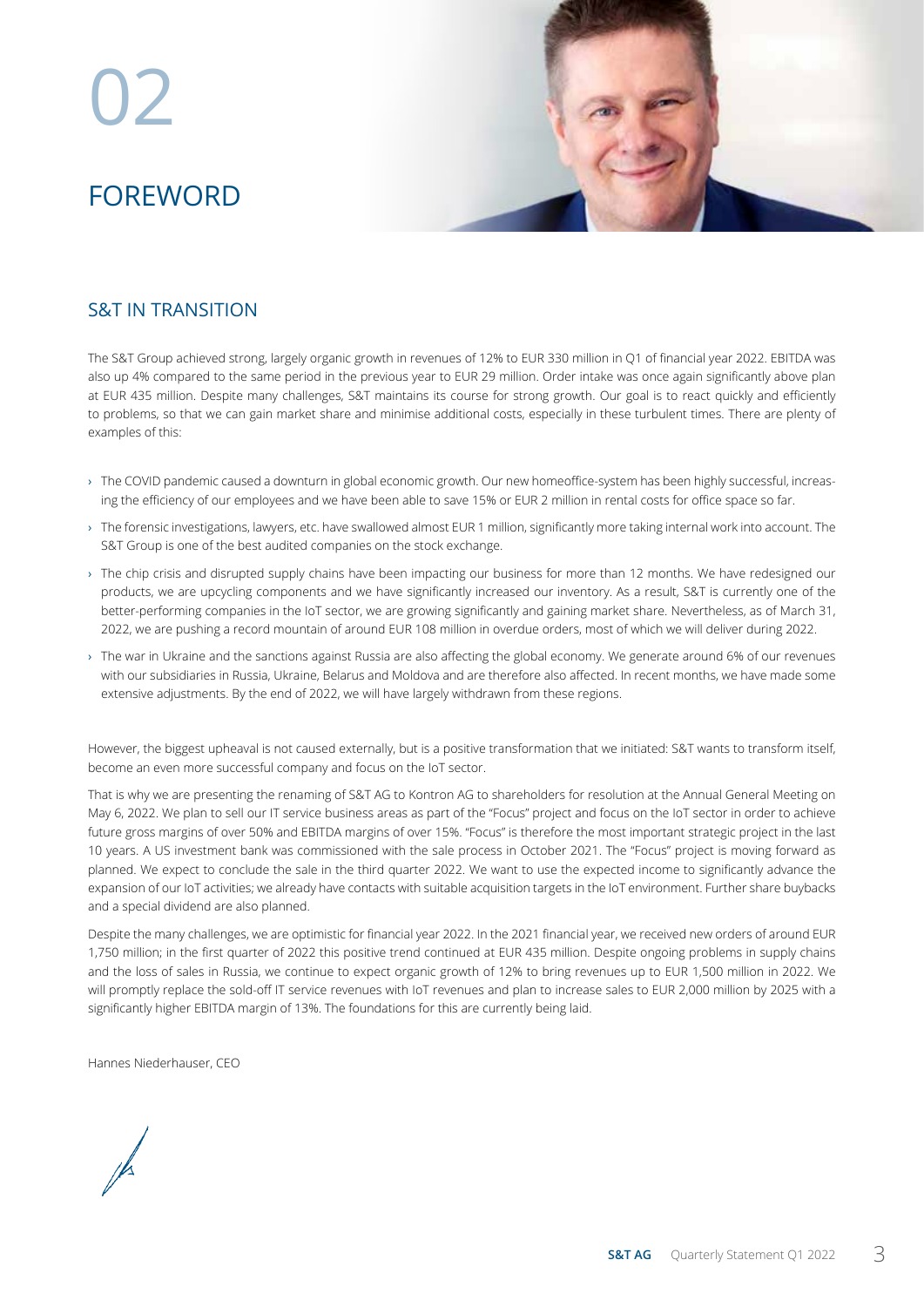$\blacktriangledown$ 

# NOTES TO THE COURSE OF BUSINESS

### S&T AG — STRONG ORGANIC GROWTH DESPITE CHIP CRISIS, OPERATING CASH FLOW IMPACTED BY SEASONAL EFFECTS AND CHIP CRISIS

In the first quarter of the current financial year 2022, despite the ongoing chip crisis and the first noticeable impact of the Russian invasion of Ukraine, the S&T Group was able to significantly increase revenues, with the increase largely attributable to organic growth. Despite delivery delays of around EUR 108 million, revenues rose by 12.1% compared to the first quarter of financial year 2021 from EUR 294.1 million to EUR 329.7 million.

Profitability in the past quarter was impacted as a result of various one-off effects, such as the costs of forensic investigations in connection with the short seller attack and the resulting increased costs for the audit, as well as the allocation of a provision for the Russian and Ukrainian operations, as well as the positive effect from the reversal of purchase price liabilities. Overall, an EBITDA of EUR 29.4 million was achieved in the first 3 months of the current financial year (Q1 2021: EUR 28.2 million). EBITDA therefore increased by around 4.3%, although the gross margin of 36.4% was behind the first quarter of 2021 (39.5%). The increase in revenues and EBITDA would have been correspondingly higher, were it not for the delays in the supply chain and price increases due to the current chip shortage. Net income attributable to the S&T shareholders (after non-controlling interests) went up by almost 15% to EUR 11.6 million (Q1 2021: EUR 10.1 million), which increased earnings per share (undiluted) from 16 cents in the first quarter of 2021 to 18 cents in the first 3 months of the current financial year.

## IOT SEGMENTS IN PARTICULAR IMPACTED BY CHIP SHORTAGE

The three segments of the S&T Group developed as follows:

- › **"IT Services"**: The delays in the supply chain had the least impact in this segment, which includes all activities of the IT services business in the DACH and Eastern Europe regions. Compared to the previous year's figures, it should be noted that S&T Slovenija d.o.o. was reclassified into the "IoT Solutions Europe" segment already in 2021 as part of the "Focus" project. Revenues increased by around 18.6% from EUR 120.3 million to EUR 142.4 million, which is attributable to the realisation of larger system integration projects with a lower gross margin (Q1 2022: 31.5% | Q1 2021: 34.4%). The EBITDA after headquarter charging therefore fell from EUR 11.7 million in the first quarter of 2021 to EUR 10.4 million in the first quarter of the current financial year.
- › **"IoT Solutions Europe"**: This segment covers all activities of the S&T Group relating to development of secure solutions for machine networks by means of a combined portfolio consisting of hardware, middleware and services. In the "IoT Solutions Europe" segment, revenues of EUR 163.5 million were achieved in the first quarter of 2022 (Q1 2021: EUR 151.9 million), which corresponds to a growth in revenues of 7.6%. Without the further increase in revenue offset in the mid-double-digit million range as a consequence of chip shortages compared to December 31, 2021, growth in revenues would have been even stronger. EBITDA after headquarter charging nevertheless increased from EUR 17.3 million to EUR 19.3 million.

 The "IoT Solutions Europe" segment also includes the activities of the S&T Group in Russia and Ukraine. As a result of the Russian invasion of Ukraine and the sanctions imposed by the international community, it can be assumed that business will be further impacted in these countries, in which the S&T Group generates around 6% of its revenues.

- › Corresponding provisions in the amount of EUR 4 million have therefore been made for receivables from Russian and Ukrainian (subsidiary) companies, as recognised in the consolidated income statement to reduce profits in the first quarter.
- › Furthermore, at the end of March 2022, the Supervisory Board and the Executive Board resolved to significantly reduce the S&T Group's exposure in Russia and Belarus by the end of 2022 and to largely withdraw from these markets. Accordingly, contracts were signed in April for the sale of shares in the Russian RTSoft Group. Withdrawal from the Belarus market was also initiated in April 2022.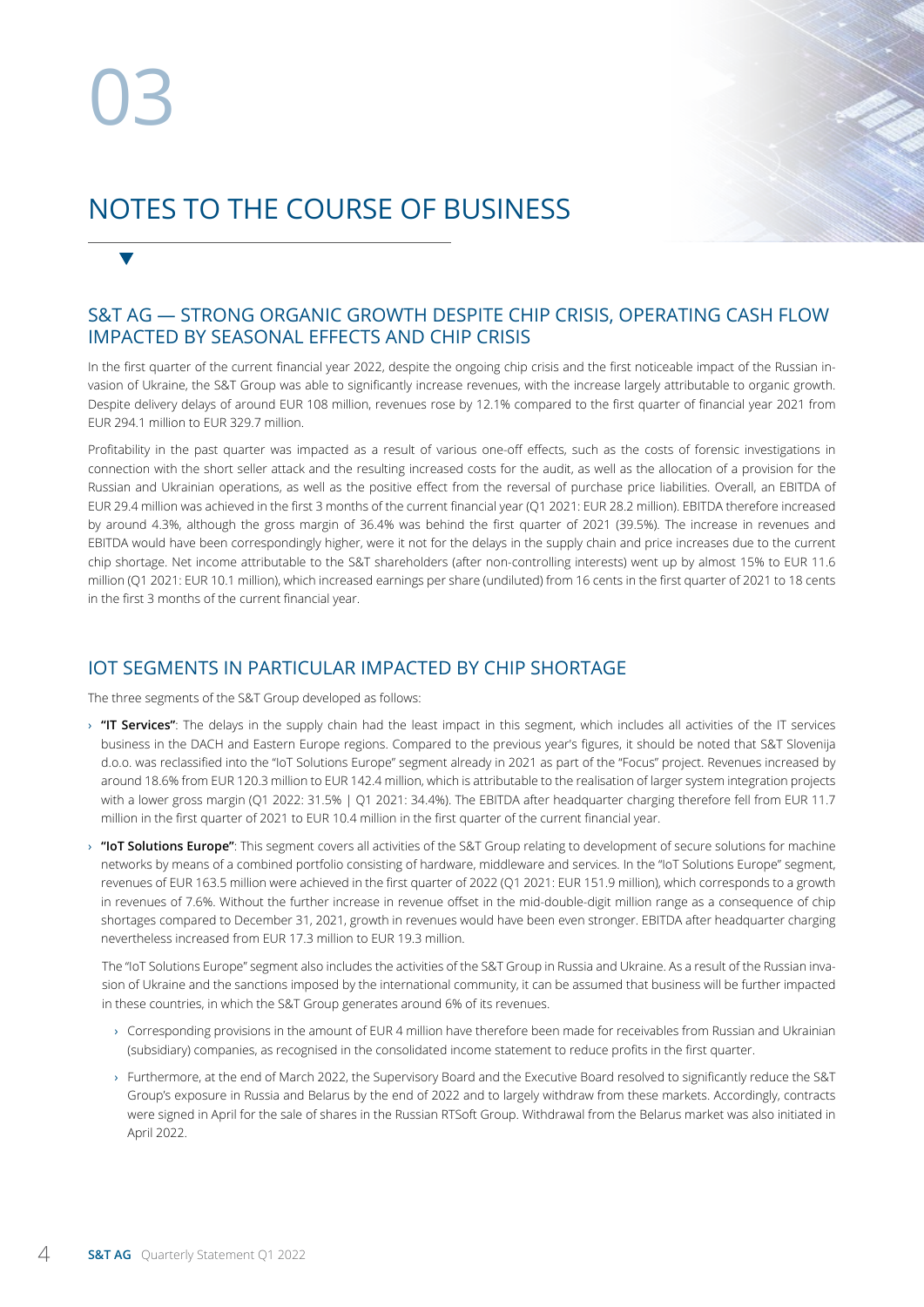

› **"IoT Solutions America"**: The "IoT Solutions America" segment includes the solutions in the vertical markets of transportation and aviation as well as communications in the North America region. Revenues in this segment amounted to EUR 23.5 million in the first quarter of 2022 (Q1 2021: EUR 21.9 million), which corresponds to growth of approx. 7.3%. Without the delays in the supply chain and the still low volume of revenues in the aviation sector, significantly higher growth would have been achievable due to the order backlog. As a result, EBITDA after headquarter charging in this segment improved slightly from minus EUR 0.8 million to minus EUR 0.2 million.

| IN EUR MIO.                     |         | <b>IT SERVICES</b> |         | <b>IOT SOLUTIONS</b><br><b>EUROPE</b> |         | <b>IOT SOLUTIONS</b><br><b>AMERICA</b> |         | <b>S&amp;T GROUP</b> |
|---------------------------------|---------|--------------------|---------|---------------------------------------|---------|----------------------------------------|---------|----------------------|
|                                 | O1 2022 | O1 2021            | O1 2022 | O1 2021                               | O1 2022 | O1 2021                                | O1 2022 | O1 2021              |
| Total revenues                  | 147.2   | 123.6              | 197.9   | 182.4                                 | 25.9    | 24.8                                   | 371.0   | 330.9                |
| Internal revenues               | $-4.5$  | $-3.3$             | $-34.4$ | $-30.5$                               | $-2.5$  | $-3.0$                                 | $-41.3$ | $-36.8$              |
| Segment revenues                | 142.7   | 120.3              | 163.5   | 151.9                                 | 23.4    | 21.9                                   | 329.7   | 294.1                |
| EBITDA before HO-<br>Charging*) | 8.5     | 10.1               | 21.0    | 18.7                                  | $-0.1$  | $-0.5$                                 | 29.4    | 28.2                 |
| EBITDA after HQ-Charging**)     | 10.4    | 11.7               | 19.3    | 17.3                                  | $-0.2$  | $-0.8$                                 | 29.4    | 28.2                 |

\*) EBITDA adjusted for headquarter charging of S&T AG \*\*) EBITDA after all headquarter charging of S&T AG

#### STRONG FINANCIAL POSITION, SEASONALLY WEAKER OPERATING CASH FLOW

The net assets and liquidity position in the first quarter of the current financial year is characterised by the ongoing chip crisis, but is still stable. Equity increased from EUR 423.3 million as of December 31, 2021 to EUR 433.0 million, although no further treasury shares were acquired in the first quarter of 2022 due to the lack of authorisation from the Annual General Meeting, which would have reduced equity accordingly. Due to the slightly lower balance sheet total, the equity ratio amounted to 33.4% as of the reporting date for the quarter (December 31, 2021: 31.3%). Cash and cash equivalents amounted to EUR 224.3 million (December 31, 2021: EUR 296.5 million). Operating cash flow in the first quarter of the current financial year was impacted by the raw materials and semi-finished products built up as a result of the chip shortage and delivery delays (inventories as of March 31, 2022: EUR 219.1 million | December 31, 2021: EUR 187.4 million), which, together with the reduction in trade payables, resulted in a negative operating cash flow of minus EUR 59.9 million (Q1 2021: minus EUR 26.8 million). The number of employees as of March 31, 2022 was 6,152 (December 31, 2021: 6,206 | March 31, 2021: 6,078).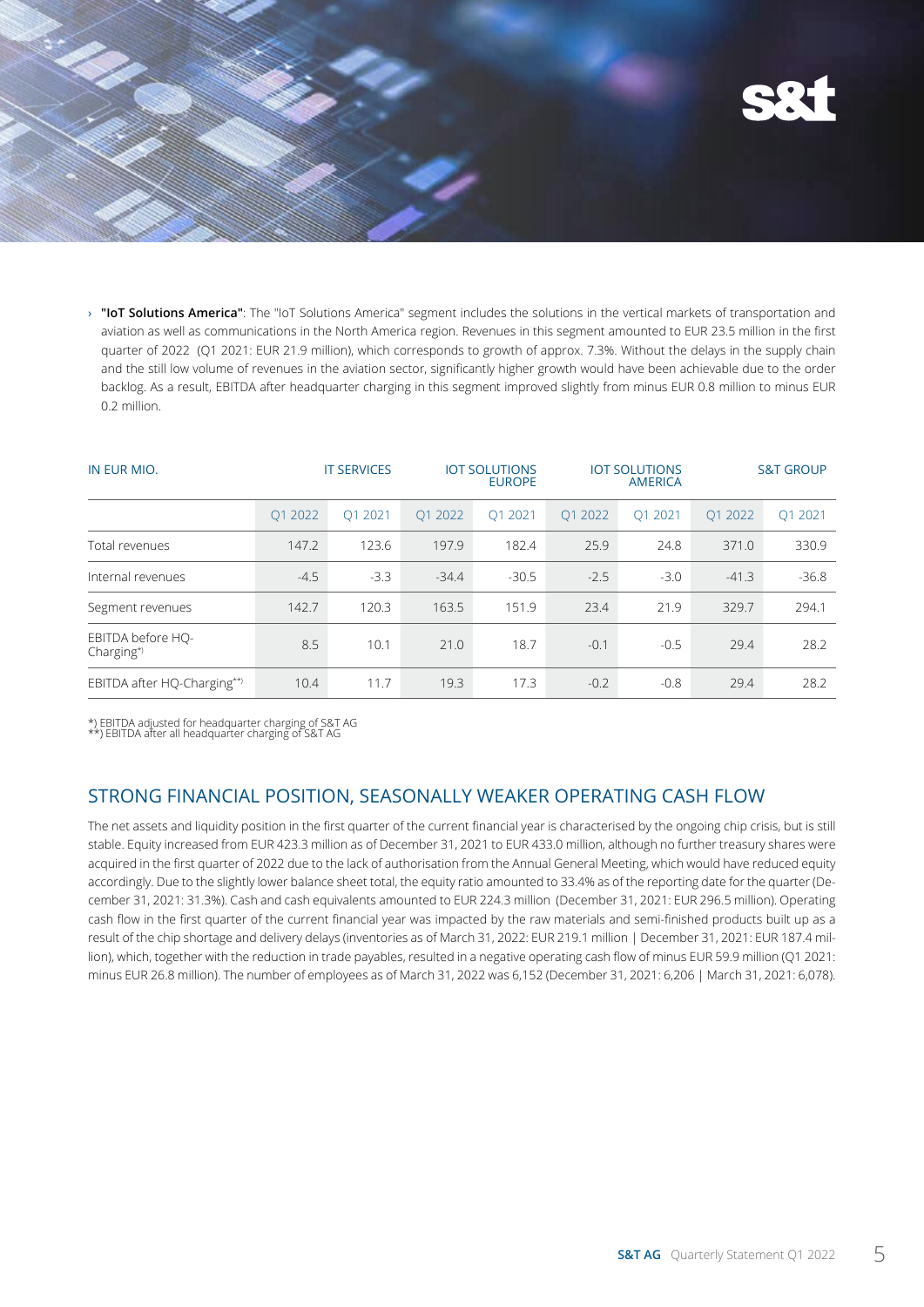# 04

## CONSOLIDATED INCOME STATEMENT

| <b>CONSOLIDATED INCOME STATEMENT</b><br>IN TEUR                               | Q1 2022    | Q1 2021    |
|-------------------------------------------------------------------------------|------------|------------|
| Revenues                                                                      | 329,665    | 294,093    |
| Capitalised development costs                                                 | 5,506      | 4,150      |
| Other income                                                                  | 10,950     | 2,034      |
| Expenses for materials and other services purchased                           | $-209,525$ | $-177,970$ |
| Personnel expenses                                                            | $-81,542$  | $-75,732$  |
| Depreciation and amortisation                                                 | $-14,659$  | $-15,516$  |
| Other operating expenses                                                      | $-25,647$  | $-18,354$  |
| <b>Result from operations</b>                                                 | 14,748     | 12,705     |
| Finance income                                                                | 266        | 498        |
| Finance expenses                                                              | $-2,708$   | $-2,357$   |
| <b>Financial result</b>                                                       | $-2,442$   | $-1,859$   |
| <b>Earnings before taxes</b>                                                  | 12,306     | 10,846     |
| Income taxes                                                                  | $-1,132$   | $-1,127$   |
| Net income                                                                    | 11,174     | 9,719      |
| Results from the period attributable to owners of non-controlling interests   | $-417$     | $-380$     |
| Results from the period attributable to owners of interests in parent company | 11,591     | 10,099     |
| Earnings per share (undiluted)                                                | 0.18       | 0.16       |
| Earnings per share (diluted)                                                  | 0.18       | 0.15       |
| Average number of shares in circulation (in thousands undiluted)              | 63,631     | 64,452     |
| Average number of shares in circulation (in thousands diluted)                | 64,631     | 65,452     |

 $\overline{\phantom{a}}$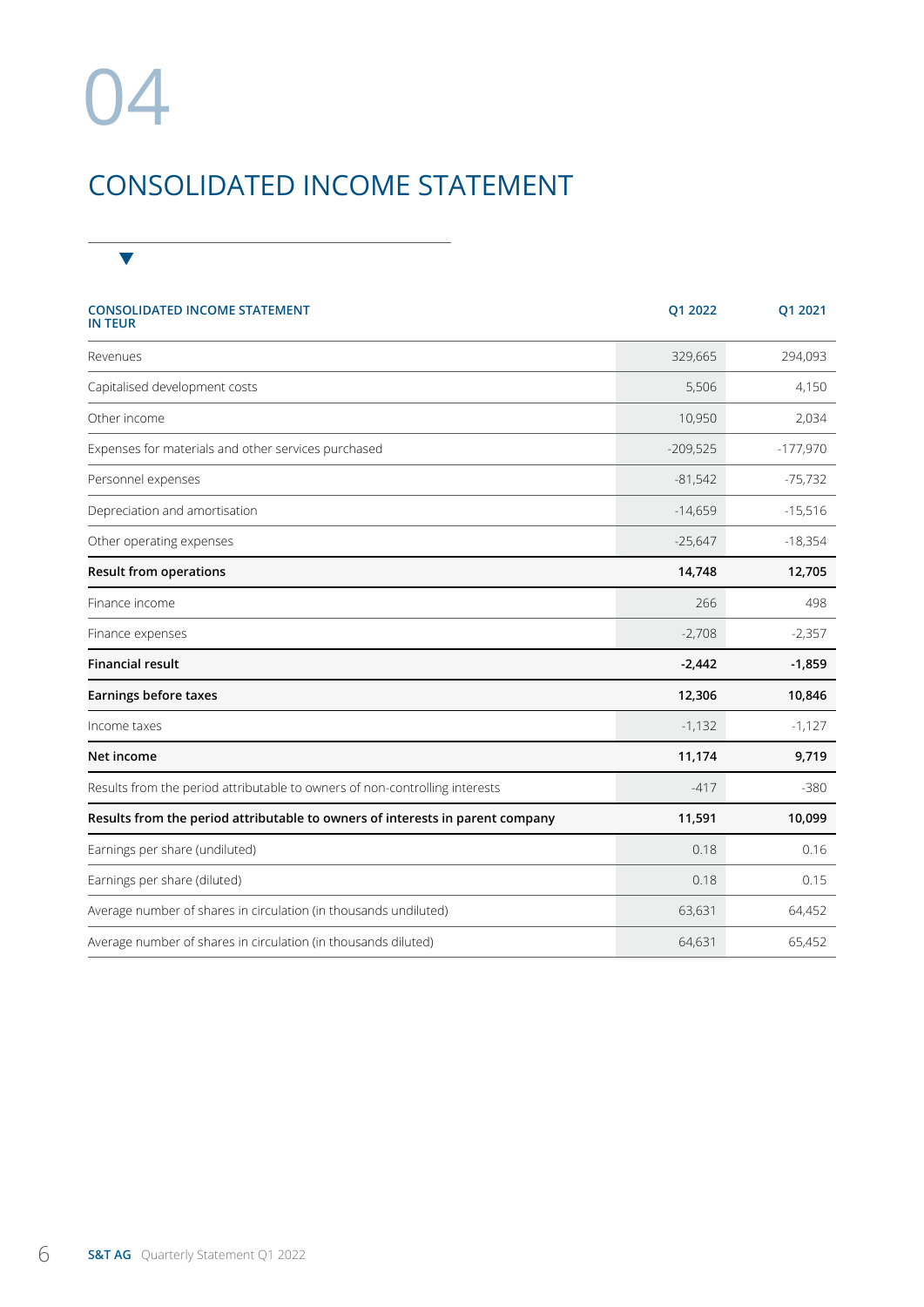# STATEMENT OF OTHER COMPREHENSIVE INCOME

| STATEMENT OF OTHER COMPREHENSIVE INCOME<br><b>IN TEUR</b>     | Q1 2022  | Q1 2021 |
|---------------------------------------------------------------|----------|---------|
| Net income                                                    | 11,174   | 9,719   |
| Items that may be subsequently reclassified to profit or loss |          |         |
| Unrealised gains/losses from currency translation             | $-1,471$ | 2,708   |
| Other comprehensive income                                    | $-1,471$ | 2,708   |
|                                                               |          |         |
| Comprehensive income                                          | 9,703    | 12,427  |
| of which attributable to                                      |          |         |
| Owners of non-controlling interests                           | $-831$   | $-289$  |
| Owners of interests in parent company                         | 10,534   | 12.716  |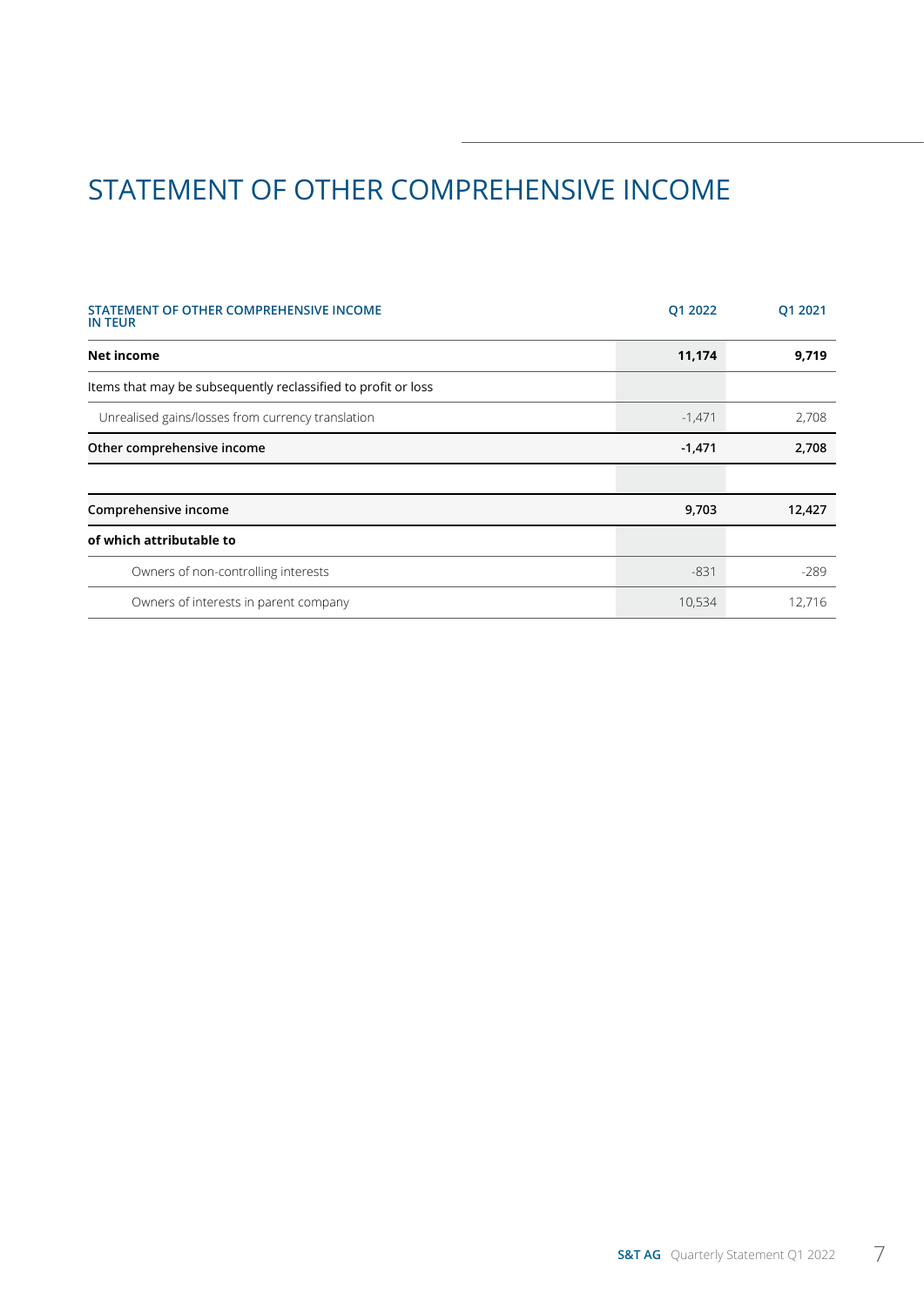# 04 CONSOLIDATED BALANCE SHEET

| <b>ASSETS</b><br>IN TEUR                                     | 31.03.2022 | 31.12.2021 |
|--------------------------------------------------------------|------------|------------|
| NON-CURRENT ASSETS                                           |            |            |
| Property, plant and equipment                                | 125,599    | 132,536    |
| Intangible assets                                            | 104,267    | 104,207    |
| Goodwill                                                     | 208,437    | 208,251    |
| Financial assets non-current                                 | 12,569     | 12,594     |
| Contract assets non-current                                  | 194        | 194        |
| Other non-current assets                                     | 20,853     | 21,018     |
| Deferred tax assets                                          | 41,327     | 40,179     |
|                                                              | 513,246    | 518,979    |
| <b>CURRENT ASSETS</b>                                        |            |            |
| Inventories                                                  | 219,080    | 187,349    |
| Trade receivables                                            | 214,591    | 232,546    |
| Contract assets current                                      | 35,108     | 32.834     |
| Financial assets current                                     | 13,131     | 19,902     |
| Other receivables and assets current                         | 76,266     | 64,011     |
| Cash and cash equivalents                                    | 224,271    | 296,512    |
|                                                              | 782,447    | 833,154    |
| <b>Total assets</b>                                          | 1,295,693  | 1,352,133  |
| EQUITY AND LIABILITIES<br>IN TEUR<br><b>EQUITY</b>           |            |            |
| Subscribed capital                                           | 66,096     | 66,096     |
| Capital reserves                                             | 168,188    | 168,283    |
| Accumulated results                                          | 251,022    | 239,431    |
| Other reserves                                               | $-9,462$   | $-8,405$   |
| Treasury shares                                              | $-46,848$  | $-46,848$  |
| Equity attributable to owners of interests in parent company | 428,996    | 418,557    |
| Non-controlling interests                                    | 4,027      | 4,706      |
|                                                              | 433,023    | 423,263    |
| <b>NON-CURRENT LIABILITIES</b>                               |            |            |
| Financing liabilities non-current                            | 234,213    | 238,376    |
| Other financial liabilities non-current                      | 42,944     | 54,084     |
| Contract liabilities                                         | 16,466     | 16,952     |
| Other liabilities non-current                                | 488        | 488        |
| Deferred tax liabilities                                     | 13,324     | 13,206     |
| Provisions non-current                                       | 24,442     | 25,056     |
|                                                              | 331,877    | 348,162    |
| <b>CURRENT LIABILITIES</b>                                   |            |            |
| Financing liabilities current                                | 75,855     | 72,319     |
| Trade payables                                               | 215,903    | 269,975    |
| Contract liabilities                                         | 89,829     | 85,025     |
| Other financial liabilities current                          | 44,669     | 47,712     |
| Provisions current                                           | 34,518     | 31,436     |
| Other liabilities current                                    | 70,019     | 74,241     |
|                                                              | 530,793    | 580,708    |

**Total equity and liabilities 1,295,693 1,352,133**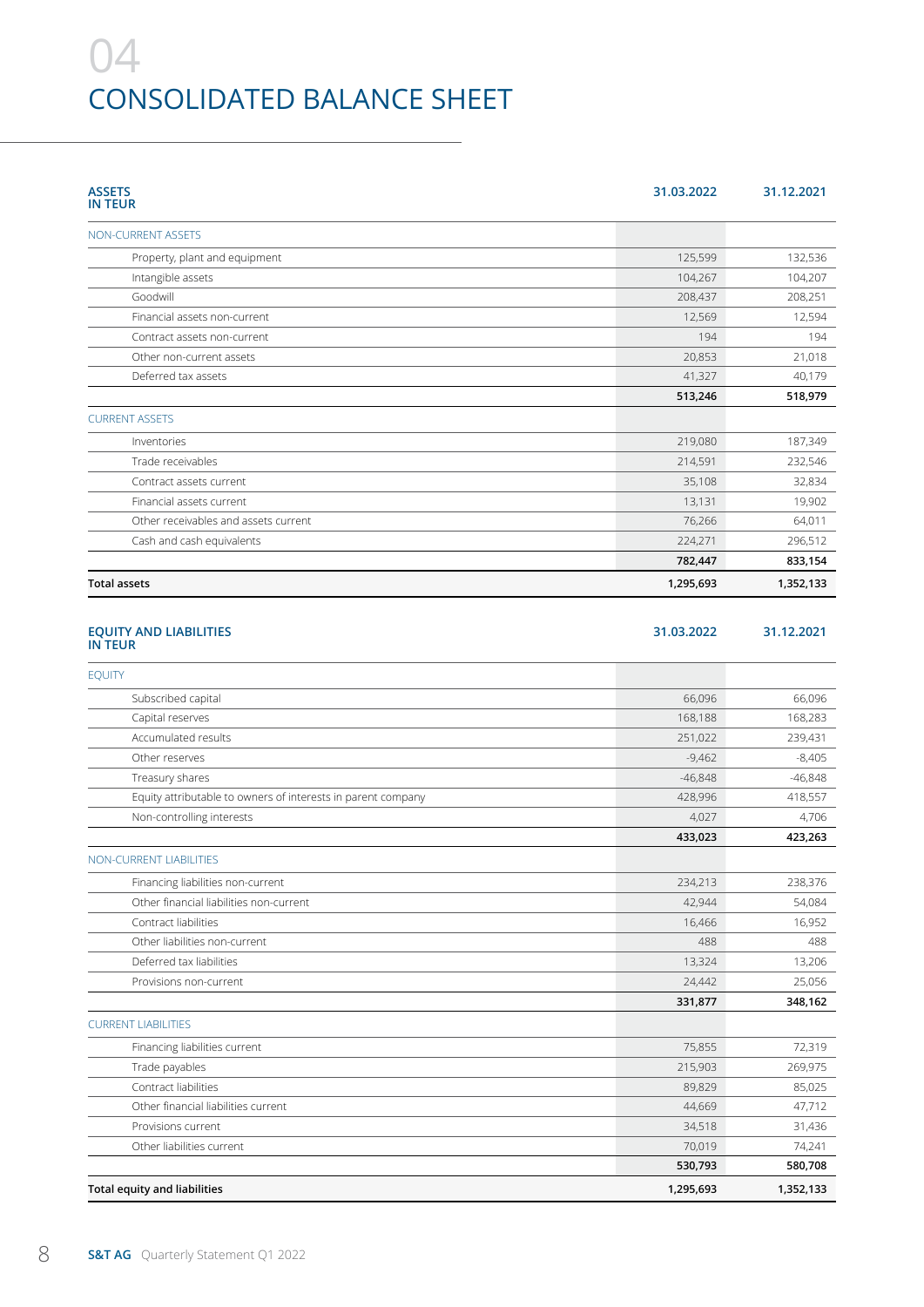## CONSOLIDATED CASH FLOW STATEMENT

| <b>CONSOLIDATED CASH FLOW STATEMENT</b><br>IN TEUR                                              | Q1 2022        | Q1 2021   |
|-------------------------------------------------------------------------------------------------|----------------|-----------|
| CASH FLOWS FROM OPERATING ACTIVITIES                                                            |                |           |
| Earnings before taxes                                                                           | 12,306         | 10,846    |
| Depreciation and amortisation                                                                   | 14,659         | 15,516    |
| Interest expenses                                                                               | 2,708          | 2,401     |
| Interest and other income from the disposal of financial assets                                 | $-266$         | $-542$    |
| Increase/decrease of provisions                                                                 | 2,439          | $-3,342$  |
| Gains/losses from the disposal of non-current non-financial assets                              | 14             | $-58$     |
| Changes in inventories                                                                          | $-30,020$      | $-11,188$ |
| Changes in trade receivable and contract assets                                                 | 15,681         | 16,963    |
| Changes in other receivables and assets                                                         | $-11,951$      | $-8,477$  |
| Changes in trade payable and contract liabilities                                               | $-49,755$      | $-40,763$ |
| Changes in other liabilities                                                                    | $-3,616$       | $-6,289$  |
| Other non-cash income and expenses                                                              | $-9,331$       | 570       |
| Cash and cash equivalents from operations                                                       | $-57,132$      | $-24,363$ |
| Income taxes paid                                                                               | $-2,847$       | $-2,442$  |
| Net cash flows from operating activities                                                        | -59,979        | $-26,805$ |
| CASH FLOWS FROM INVESTING ACTIVITIES                                                            |                |           |
| Purchase of non-current non-financial assets                                                    | $-8,493$       | $-9,450$  |
| Purchase/sale of financial instruments                                                          | $\overline{0}$ | -4        |
| Proceeds from sale of non-current non-financial assets                                          | 1,206          | 194       |
| Disposal/purchase of financial instruments                                                      | 7,313          | -798      |
| Payments to acquire subsidiaries less cash assumed and plus current account liabilities assumed | $-2,070$       | $-2,081$  |
| Interest income                                                                                 | 146            | 196       |
| Net cash flows from investing activities                                                        | $-1,898$       | $-11,943$ |
| CASH FLOWS FROM FINANCING ACTIVITIES                                                            |                |           |
| Increase in financing liabilities and financial liabilities                                     | 95             | 45,000    |
| Decrease in financing liabilities and financial liabilities                                     | $-13,440$      | $-10,036$ |
| Interests paid                                                                                  | $-1,557$       | $-1,027$  |
| Acquisition of non-controlling interests                                                        | 31             | -687      |
| Payments for acquisition of treasury shares                                                     | $\Omega$       | $-8,675$  |
| Net cash flows from financial activities                                                        | $-14,871$      | 24,575    |
| Changes in exchange rates                                                                       | $-1,948$       | 1,037     |
| Changes in financial funds                                                                      | $-78,696$      | $-13,136$ |
| Financial funds as of the beginning of the period                                               | 267,934        | 254,951   |
| Financial funds as of the end of the period                                                     | 189,238        | 241,815   |
| Overdrafts                                                                                      | 30,252         | 32,628    |
| Restricted cash                                                                                 | 4,781          | 3,937     |
| Total cash and cash equivalents                                                                 | 224,271        | 278,380   |